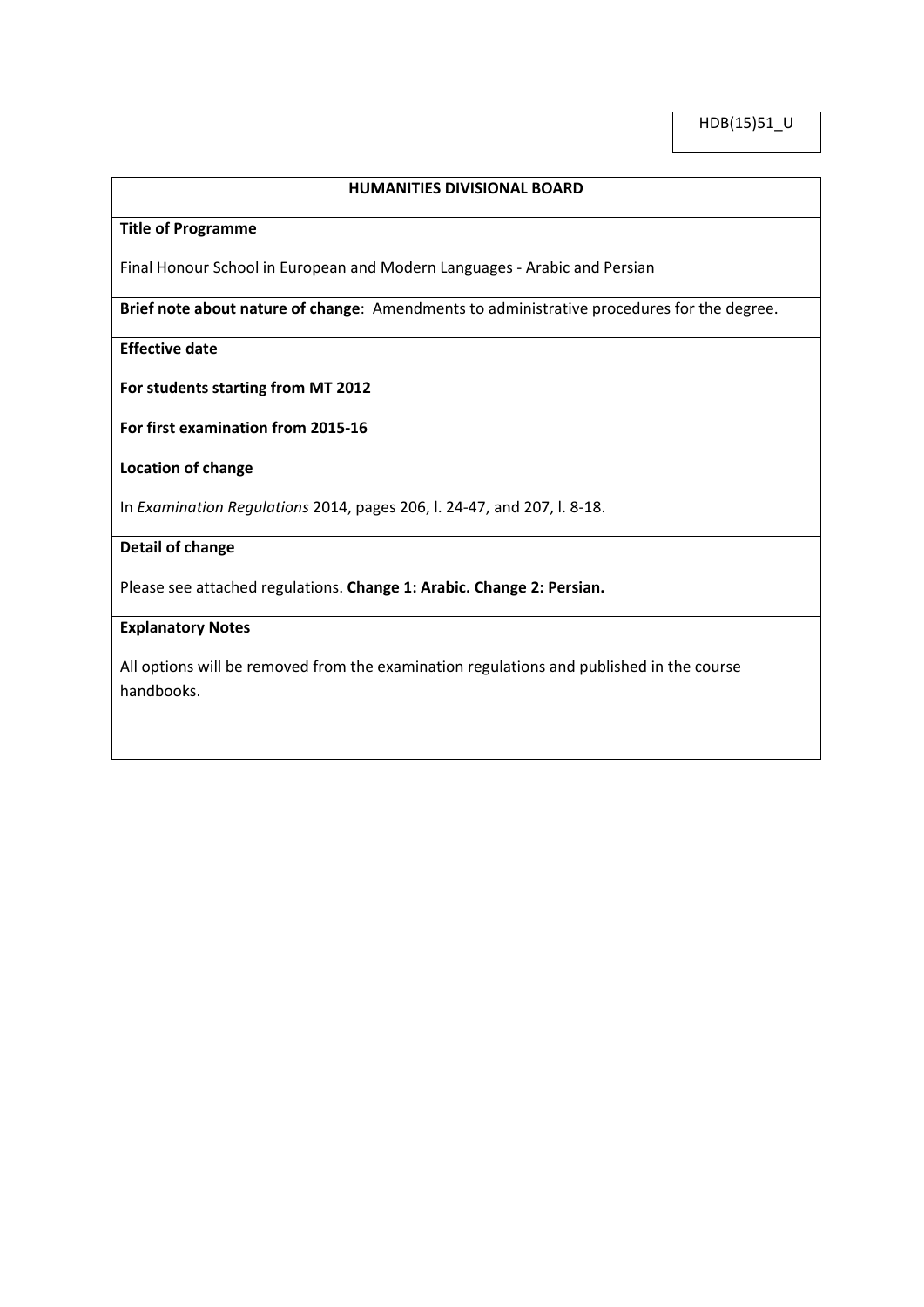#### **Change 1: Arabic**

# 1.23*Arabic*

- <sup>1.24</sup>6A. Arabic unprepared translation into English (half paper) and 6B. Prose composition in Arabic (half paper).
- <sup>1.25</sup>7. Spoken Arabic. Oral (as specified for the Honour School of Oriental Studies).
- <sup>1.26</sup>8. Arabic literature.
- 1.279. Islamic religion.
- <sup>1.28</sup>10. One of the following: option from a list published in the course handbook.
	- **e** <sup>1.29</sup>(i) Islamic history, AD 570-1500.
	- $-$ <sup>4.30</sup>(ii) Classical Arabic literary texts.
	- <sup>4.31</sup>(iii) Modern Arabic literature<del>.</del>
	- <sup>-+32</sup>(iv) Arabic vernacular literature ad 1900 to the present day.
	- $\sigma^{33}$ (v) The Middle East in the Age of the Empire, 1830-1971.
	- <sup>-1.34</sup>(vi) A modern Islamic thinker (e. g. Sayyid Qutb, Mohamed Talbi, Rashid Rida).
	- <sup>1.35</sup> (vii) Society and Culture in the Modern Arab World.
	- -<sup>1.36</sup>(viii) A short-term Further Subject, as approved by the Board of the Faculty of Oriental Studies and publicised in the Arabic Handbook.

<sup>1.37</sup>Paper 6A. is identical with the first half of paper 1 for Arabic and Islamic Studies, and paper 6B. is identical with the first half of paper 2 for Arabic and Islamic Studies in the Final Honour School of Oriental Studies. Papers 7-9 are identical with papers of the same title for Arabic and Islamic Studies in the same degree. The options under paper 10 are also identical with papers and options of the same titles for Arabic and Islamic Studies. The set texts will be those specified in the Arabic Handbook, available from the Oriental Institute.